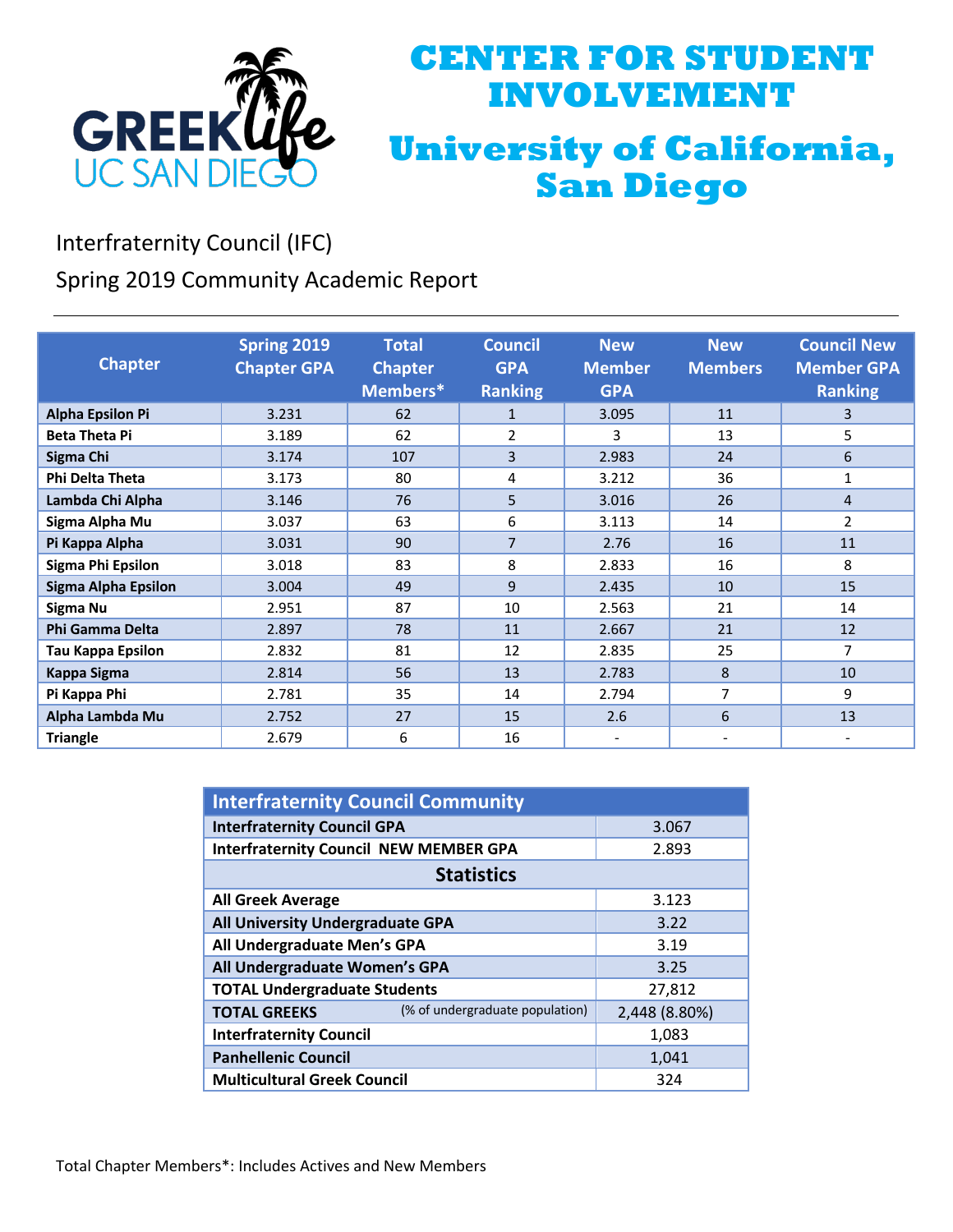

## **CENTER FOR STUDENT INVOLVEMENT University of California, San Diego**

Panhellenic Council (PHC)

Spring 2019 Community Academic Report

| <b>Chapter</b>           | Spring 2019<br><b>Chapter GPA</b> | <b>Total</b><br><b>Chapter</b><br>Members* | <b>Council</b><br><b>GPA</b><br><b>Ranking</b> | <b>New</b><br><b>Member</b><br><b>GPA</b> | <b>New</b><br><b>Members</b> | <b>Council New</b><br><b>Member GPA</b><br><b>Ranking</b> |
|--------------------------|-----------------------------------|--------------------------------------------|------------------------------------------------|-------------------------------------------|------------------------------|-----------------------------------------------------------|
| Sigma Kappa              | 3.381                             | 93                                         | $\mathbf{1}$                                   | $\overline{\phantom{a}}$                  |                              |                                                           |
| Kappa Alpha Theta        | 3.355                             | 92                                         | 2                                              | $\overline{\phantom{a}}$                  |                              |                                                           |
| Kappa Kappa Gamma        | 3.309                             | 101                                        | 3                                              | $\overline{\phantom{a}}$                  |                              |                                                           |
| Delta Gamma              | 3.265                             | 96                                         | 4                                              | $\overline{\phantom{0}}$                  | $\overline{\phantom{a}}$     |                                                           |
| Phi Sigma Rho            | 3.253                             | 84                                         | 5                                              | $\overline{\phantom{0}}$                  |                              |                                                           |
| Alpha Omicron Pi         | 3.245                             | 98                                         | 6                                              | $\overline{\phantom{0}}$                  |                              |                                                           |
| Pi Beta Phi              | 3.233                             | 97                                         | 7                                              | $\overline{\phantom{a}}$                  |                              |                                                           |
| Delta Delta Delta        | 3.229                             | 84                                         | 8                                              | 3.356                                     | 8                            | $\mathfrak{p}$                                            |
| Alpha Chi Omega          | 3.225                             | 86                                         | 9                                              | 3.528                                     | 6                            |                                                           |
| Chi Omega                | 3.207                             | 96                                         | 10                                             |                                           | $\overline{\phantom{a}}$     |                                                           |
| Alpha Phi                | 3.205                             | 100                                        | 11                                             | $\overline{\phantom{a}}$                  | $\overline{\phantom{a}}$     |                                                           |
| <b>Alpha Epsilon Phi</b> | 3.166                             | 64                                         | 12                                             | 2.979                                     |                              | 3                                                         |

| <b>Panhellenic Council Community</b>                   |        |               |  |  |
|--------------------------------------------------------|--------|---------------|--|--|
| <b>Panhellenic Council GPA</b>                         | 3.275  |               |  |  |
| <b>Panhellenic Council NEW MEMBER GPA</b>              | 3.221  |               |  |  |
| <b>Statistics</b>                                      |        |               |  |  |
| <b>All Greek Average</b>                               | 3.123  |               |  |  |
| All University Undergraduate GPA                       | 3.22   |               |  |  |
| All Undergraduate Men's GPA                            | 3.19   |               |  |  |
| All Undergraduate Women's GPA                          | 3.25   |               |  |  |
| <b>TOTAL Undergraduate Students</b>                    | 27,812 |               |  |  |
| (% of undergraduate population)<br><b>TOTAL GREEKS</b> |        | 2,448 (8.80%) |  |  |
| <b>Interfraternity Council</b>                         | 1,083  |               |  |  |
| <b>Panhellenic Council</b>                             | 1,041  |               |  |  |
| <b>Multicultural Greek Council</b>                     | 324    |               |  |  |